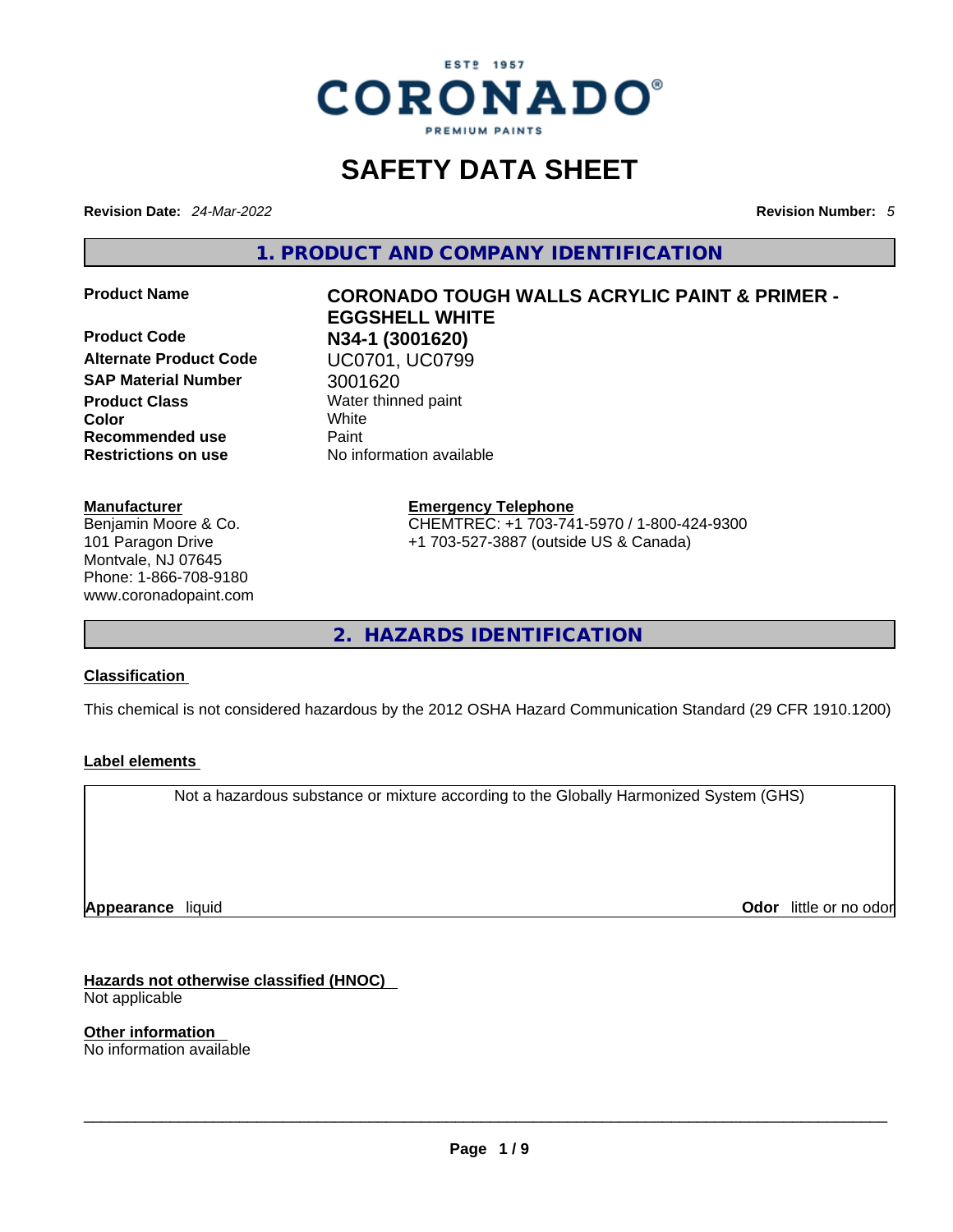**WARNING:** This product contains isothiazolinone compounds at levels of <0.1%. These substances are biocides commonly found in most paints and a variety of personal care products as a preservative. Certain individuals may be sensitive or allergic to these substances, even at low levels.

#### **3. COMPOSITION INFORMATION ON COMPONENTS**

| <b>Chemical name</b> | CAS No.    | Weight-%  |
|----------------------|------------|-----------|
| Titanium dioxide     | 13463-67-7 | $20 - 25$ |
| Kaolin, calcined     | 92704-41-1 | - 5       |
| Kaolin               | 1332-58-7  | $1 - 5$   |
| Nepheline syenite    | 37244-96-5 | - 5       |
| Silica amorphous     | 7631-86-9  | - 5       |

|                                                  | 4. FIRST AID MEASURES                                                                                    |
|--------------------------------------------------|----------------------------------------------------------------------------------------------------------|
| <b>General Advice</b>                            | No hazards which require special first aid measures.                                                     |
| <b>Eye Contact</b>                               | Rinse thoroughly with plenty of water for at least 15 minutes and consult a<br>physician.                |
| <b>Skin Contact</b>                              | Wash off immediately with soap and plenty of water while removing all<br>contaminated clothes and shoes. |
| <b>Inhalation</b>                                | Move to fresh air. If symptoms persist, call a physician.                                                |
| Ingestion                                        | Clean mouth with water and afterwards drink plenty of water. Consult a physician<br>if necessary.        |
| <b>Most Important</b><br><b>Symptoms/Effects</b> | None known.                                                                                              |
| <b>Notes To Physician</b>                        | Treat symptomatically.                                                                                   |
|                                                  | 5. FIRE-FIGHTING MEASURES                                                                                |

| <b>Suitable Extinguishing Media</b>                   | Use extinguishing measures that are appropriate to local<br>circumstances and the surrounding environment.                                   |
|-------------------------------------------------------|----------------------------------------------------------------------------------------------------------------------------------------------|
| Protective equipment and precautions for firefighters | As in any fire, wear self-contained breathing apparatus<br>pressure-demand, MSHA/NIOSH (approved or equivalent)<br>and full protective gear. |
| <b>Specific Hazards Arising From The Chemical</b>     | Closed containers may rupture if exposed to fire or<br>extreme heat.                                                                         |
| Sensitivity to mechanical impact                      | No.                                                                                                                                          |
| Sensitivity to static discharge                       | No.                                                                                                                                          |
| <b>Flash Point Data</b>                               |                                                                                                                                              |
|                                                       |                                                                                                                                              |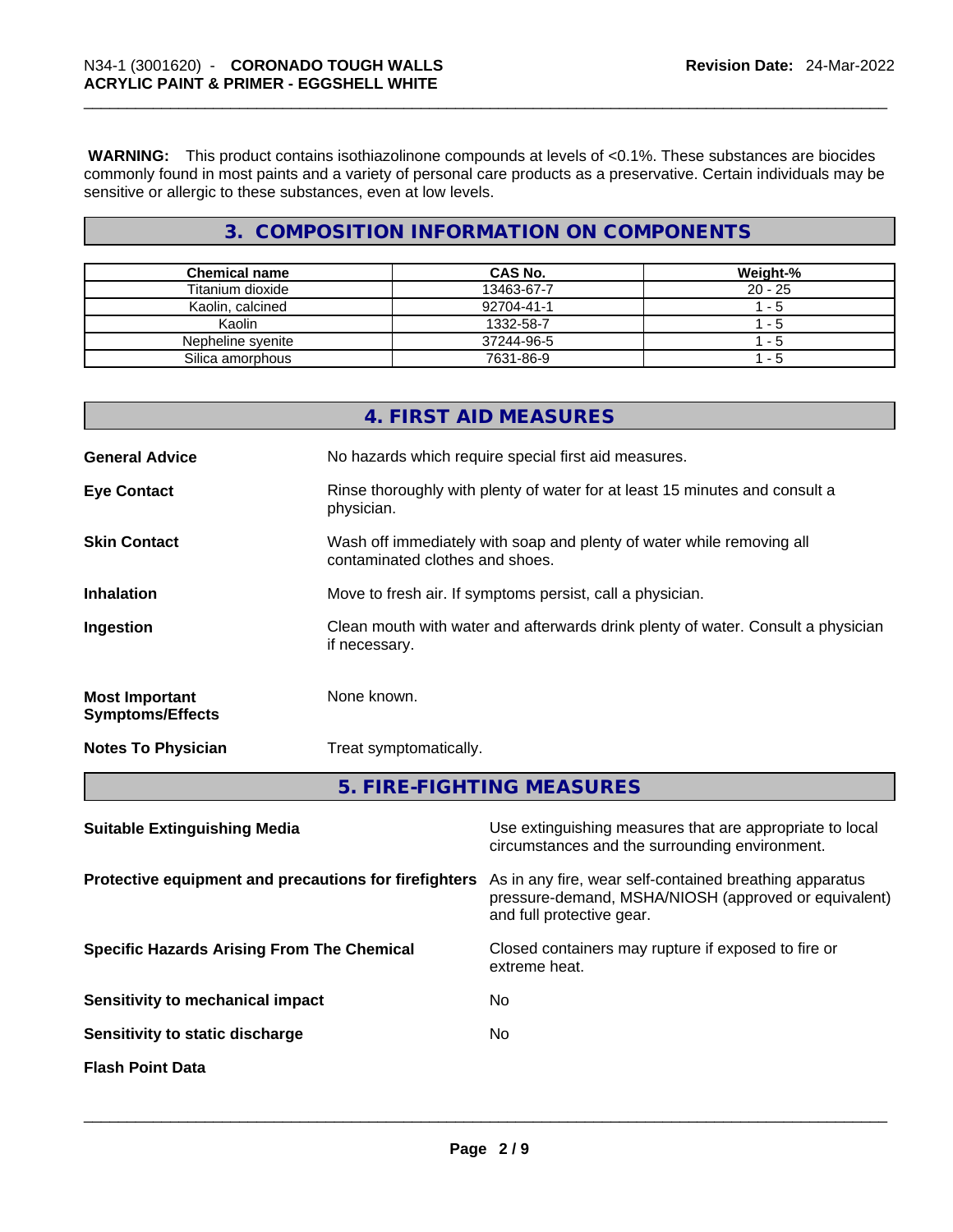| Flash point (°F)<br>Flash Point (°C)<br><b>Method</b>           |                        | Not applicable<br>Not applicable<br>Not applicable |                                |
|-----------------------------------------------------------------|------------------------|----------------------------------------------------|--------------------------------|
| <b>Flammability Limits In Air</b>                               |                        |                                                    |                                |
| Lower flammability limit:<br><b>Upper flammability limit:</b>   |                        | Not applicable<br>Not applicable                   |                                |
| <b>NFPA</b><br>Health: 1                                        | <b>Flammability: 0</b> | <b>Instability: 0</b>                              | <b>Special:</b> Not Applicable |
| <b>NFPA Legend</b><br>0 - Not Hazardous<br>$\lambda$ Clientable |                        |                                                    |                                |

- 1 Slightly
- 2 Moderate
- 3 High 4 - Severe

*The ratings assigned are only suggested ratings, the contractor/employer has ultimate responsibilities for NFPA ratings where this system is used.* 

*Additional information regarding the NFPA rating system is available from the National Fire Protection Agency (NFPA) at www.nfpa.org.* 

#### **6. ACCIDENTAL RELEASE MEASURES**

| <b>Personal Precautions</b>      | Avoid contact with skin, eyes and clothing. Ensure adequate ventilation.                                                                                                         |
|----------------------------------|----------------------------------------------------------------------------------------------------------------------------------------------------------------------------------|
| <b>Other Information</b>         | Prevent further leakage or spillage if safe to do so.                                                                                                                            |
| <b>Environmental precautions</b> | See Section 12 for additional Ecological Information.                                                                                                                            |
| <b>Methods for Cleaning Up</b>   | Soak up with inert absorbent material. Sweep up and shovel into suitable<br>containers for disposal.                                                                             |
|                                  | 7. HANDLING AND STORAGE                                                                                                                                                          |
| <b>Handling</b>                  | Avoid contact with skin, eyes and clothing. Avoid breathing vapors, spray mists or<br>sanding dust. In case of insufficient ventilation, wear suitable respiratory<br>equipment. |
| <b>Storage</b>                   | Keep container tightly closed. Keep out of the reach of children.                                                                                                                |
| <b>Incompatible Materials</b>    | No information available                                                                                                                                                         |

#### **8. EXPOSURE CONTROLS/PERSONAL PROTECTION**

#### **Exposure Limits**

| <b>Chemical name</b> | <b>ACGIH TLV</b>                                                                                                                     | <b>OSHA PEL</b>                                        |
|----------------------|--------------------------------------------------------------------------------------------------------------------------------------|--------------------------------------------------------|
| Titanium dioxide     | TWA: $10 \text{ ma/m}^3$                                                                                                             | 15 mg/m $3$ - TWA                                      |
| Kaolin               | TWA: $2 \text{ mg/m}^3$ particulate matter<br>containing no asbestos and <1%<br>crystalline silica, respirable particulate<br>matter | 15 mg/m <sup>3</sup> - TWA<br>$5 \text{ mg/m}^3$ - TWA |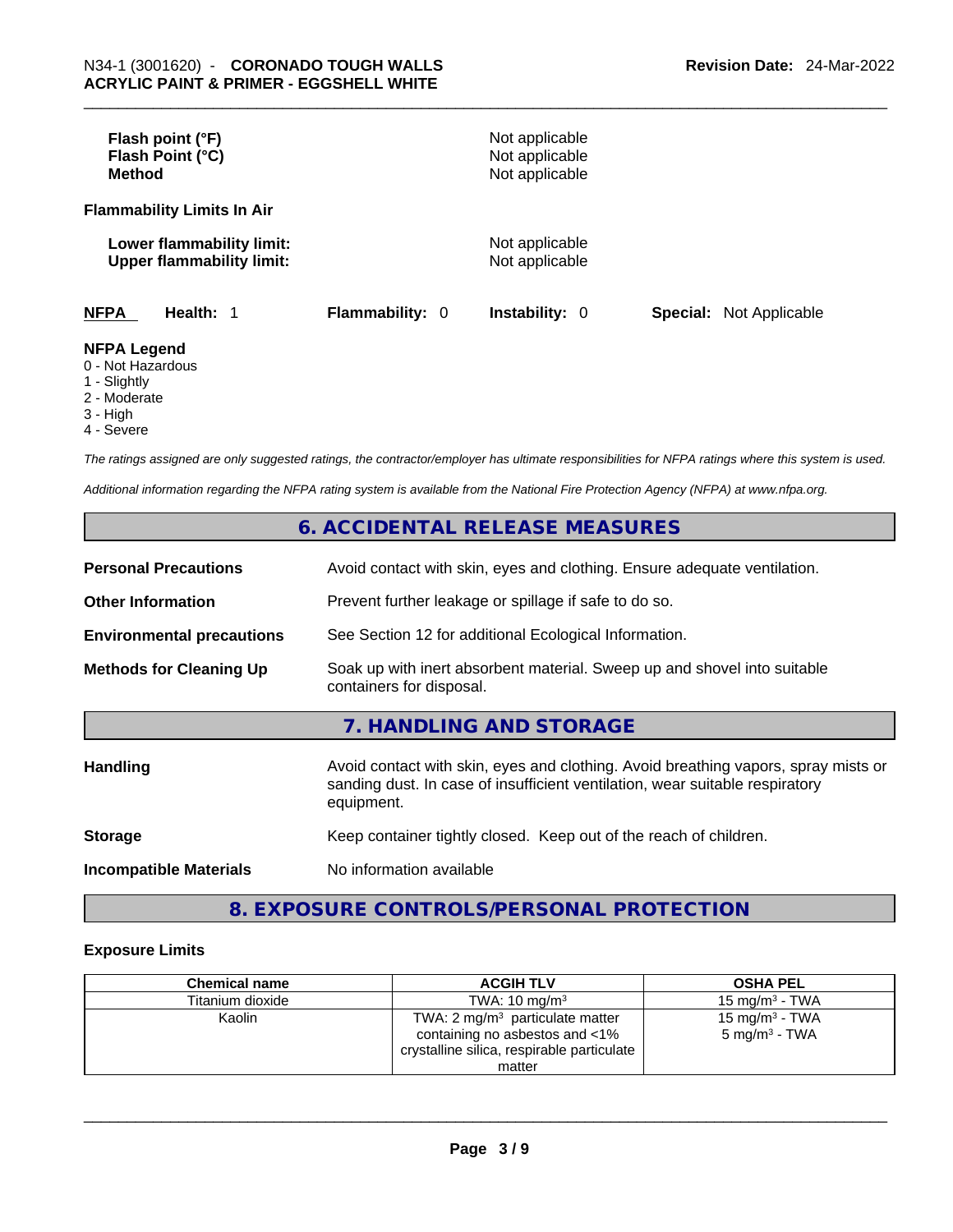| $\sim \cdots$<br>Silica<br>nnoi<br>1 C D I<br>dl | N/L | ^^<br>- ۱۸۱۰<br>м |
|--------------------------------------------------|-----|-------------------|
| .                                                |     | ້<br>$\sim$       |
|                                                  |     |                   |

#### **Legend**

ACGIH - American Conference of Governmental Industrial Hygienists Exposure Limits OSHA - Occupational Safety & Health Administration Exposure Limits N/E - Not Established

| <b>Engineering Measures</b> | Ensure adequate ventilation, especially in confined areas. |  |
|-----------------------------|------------------------------------------------------------|--|
|                             |                                                            |  |

#### **Personal Protective Equipment**

| <b>Eye/Face Protection</b><br><b>Skin Protection</b> | Safety glasses with side-shields.<br>Protective gloves and impervious clothing. |  |
|------------------------------------------------------|---------------------------------------------------------------------------------|--|
| <b>Respiratory Protection</b>                        | In case of insufficient ventilation wear suitable respiratory equipment.        |  |
| <b>Hygiene Measures</b>                              | Avoid contact with skin, eyes and clothing. Remove and wash contaminated        |  |

#### **9. PHYSICAL AND CHEMICAL PROPERTIES**

clothing before re-use. Wash thoroughly after handling.

**Appearance** liquid **Odor** little or no odor **Odor Threshold**<br> **Density (Ibs/gal)**<br> **Density (Ibs/gal)**<br> **No information available**<br>
10.95 - 11.05 **Density (Ibs/gal)** 10.95 - 11.05 - 12.05 - 12.05 - 12.05 - 12.05 - 12.05 - 12.05 - 12.05 - 12.05 - 12.05 - 12.05 - 12.05 - 12.05 - 12.05 - 12.05 - 12.05 - 12.05 - 12.05 - 12.05 - 12.05 - 12.05 - 12.05 - 12.05 - 12.05 - 12 **Specific Gravity pH bH** *No* information available **Viscosity (cps) Viscosity (cps) No information available Solubility(ies)** No information available **Water solubility Water solubility No information available Evaporation Rate No information available No information available Vapor pressure No information available No information available Vapor density**<br> **We Solids**<br>
We Solids
2018 **Wt. % Solids** 45 - 55 **Vol. % Solids Wt. % Volatiles** 45 - 55 **Vol. % Volatiles VOC Regulatory Limit (g/L)** < 50 **Boiling Point (°F)** 212 **Boiling Point (°C) Freezing point (°F)** 32 **Freezing Point (°C)**<br> **Flash point (°F)**<br> **Flash point (°F)**<br> **Point (°F)**<br> **Point (°F)**<br> **Point (°F)**<br> **Point (°F)**<br> **Point (°F) Flash point (°F) Flash Point (°C)** Not applicable **Method**<br> **Rethod**<br> **Rethod**<br> **Not applicable**<br> **Not applicable Flammability** (solid, gas) **Upper flammability limit:** Not applicable **Lower flammability limit:**<br> **Autoignition Temperature (°F)** Not applicable havailable **Autoignition Temperature (°F) Autoignition Temperature (°C)** No information available **Decomposition Temperature (°F)** No information available<br> **Decomposition Temperature (°C)** No information available **Decomposition Temperature (°C)**<br> **Partition coefficient**<br> **Partition coefficient**<br> **No** information available **Partition coefficient**No information available \_\_\_\_\_\_\_\_\_\_\_\_\_\_\_\_\_\_\_\_\_\_\_\_\_\_\_\_\_\_\_\_\_\_\_\_\_\_\_\_\_\_\_\_\_\_\_\_\_\_\_\_\_\_\_\_\_\_\_\_\_\_\_\_\_\_\_\_\_\_\_\_\_\_\_\_\_\_\_\_\_\_\_\_\_\_\_\_\_\_\_\_\_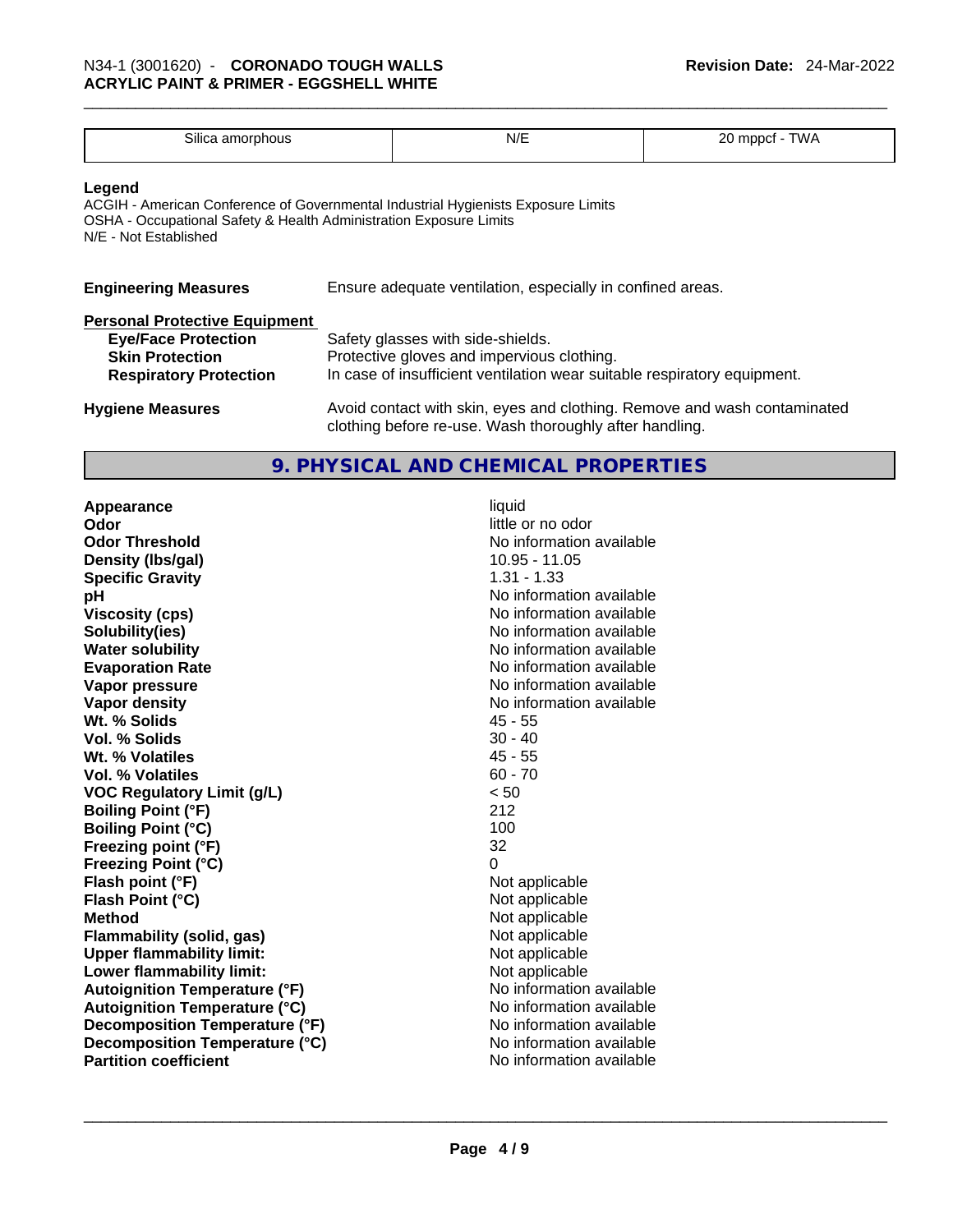| <b>Reactivity</b>                         | Not Applicable                           |
|-------------------------------------------|------------------------------------------|
| <b>Chemical Stability</b>                 | Stable under normal conditions.          |
| <b>Conditions to avoid</b>                | Prevent from freezing.                   |
| <b>Incompatible Materials</b>             | No materials to be especially mentioned. |
| <b>Hazardous Decomposition Products</b>   | None under normal use.                   |
| <b>Possibility of hazardous reactions</b> | None under normal conditions of use.     |

#### **11. TOXICOLOGICAL INFORMATION**

| <b>Product Information</b>                                                                                                                                                                                                                                                                                                                                                            |                                                                                                                                                                                                                                                                                                                                                                                                                                                                                                                                                                                  |  |  |
|---------------------------------------------------------------------------------------------------------------------------------------------------------------------------------------------------------------------------------------------------------------------------------------------------------------------------------------------------------------------------------------|----------------------------------------------------------------------------------------------------------------------------------------------------------------------------------------------------------------------------------------------------------------------------------------------------------------------------------------------------------------------------------------------------------------------------------------------------------------------------------------------------------------------------------------------------------------------------------|--|--|
| Information on likely routes of exposure                                                                                                                                                                                                                                                                                                                                              |                                                                                                                                                                                                                                                                                                                                                                                                                                                                                                                                                                                  |  |  |
| <b>Principal Routes of Exposure</b>                                                                                                                                                                                                                                                                                                                                                   | Eye contact, skin contact and inhalation.                                                                                                                                                                                                                                                                                                                                                                                                                                                                                                                                        |  |  |
| <b>Acute Toxicity</b>                                                                                                                                                                                                                                                                                                                                                                 |                                                                                                                                                                                                                                                                                                                                                                                                                                                                                                                                                                                  |  |  |
| <b>Product Information</b>                                                                                                                                                                                                                                                                                                                                                            | No information available                                                                                                                                                                                                                                                                                                                                                                                                                                                                                                                                                         |  |  |
| Symptoms related to the physical, chemical and toxicological characteristics                                                                                                                                                                                                                                                                                                          |                                                                                                                                                                                                                                                                                                                                                                                                                                                                                                                                                                                  |  |  |
| <b>Symptoms</b>                                                                                                                                                                                                                                                                                                                                                                       | No information available                                                                                                                                                                                                                                                                                                                                                                                                                                                                                                                                                         |  |  |
|                                                                                                                                                                                                                                                                                                                                                                                       | Delayed and immediate effects as well as chronic effects from short and long-term exposure                                                                                                                                                                                                                                                                                                                                                                                                                                                                                       |  |  |
| Eye contact<br><b>Skin contact</b><br><b>Inhalation</b><br>Ingestion<br><b>Sensitization</b><br><b>Neurological Effects</b><br><b>Mutagenic Effects</b><br><b>Reproductive Effects</b><br><b>Developmental Effects</b><br><b>Target organ effects</b><br><b>STOT - single exposure</b><br><b>STOT - repeated exposure</b><br><b>Other adverse effects</b><br><b>Aspiration Hazard</b> | May cause slight irritation.<br>Substance may cause slight skin irritation. Prolonged or repeated contact may dry<br>skin and cause irritation.<br>May cause irritation of respiratory tract.<br>Ingestion may cause gastrointestinal irritation, nausea, vomiting and diarrhea.<br>No information available<br>No information available.<br>No information available.<br>No information available.<br>No information available.<br>No information available.<br>No information available.<br>No information available.<br>No information available.<br>No information available |  |  |

**Numerical measures of toxicity**

**The following values are calculated based on chapter 3.1 of the GHS document**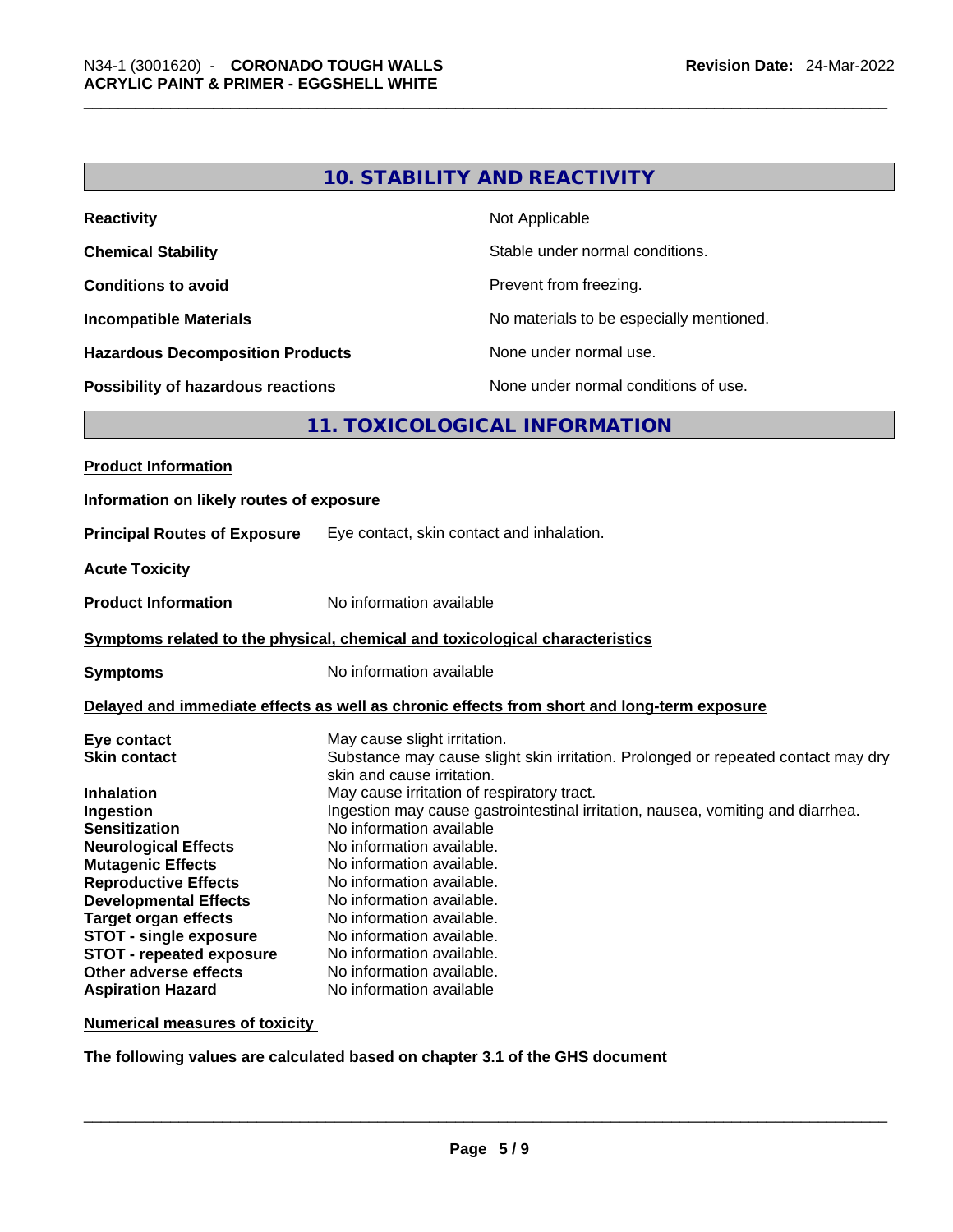#### **ATEmix (oral)** 42942 mg/kg

#### **Component Information**

| Chemical name                  | Oral LD50            | Dermal LD50             | Inhalation LC50          |
|--------------------------------|----------------------|-------------------------|--------------------------|
| Titanium dioxide<br>13463-67-7 | > 10000 mg/kg (Rat)  |                         |                          |
| Kaolin, calcined<br>92704-41-1 | $>$ 2000 mg/kg (Rat) |                         | $\overline{\phantom{0}}$ |
| Kaolin<br>1332-58-7            | $> 5000$ mg/kg (Rat) | $>$ 5000 mg/kg (Rat)    | $\overline{\phantom{0}}$ |
| Silica amorphous<br>7631-86-9  | $= 7900$ mg/kg (Rat) | $>$ 2000 mg/kg (Rabbit) |                          |

#### **Chronic Toxicity**

#### **Carcinogenicity**

*The information below indicates whether each agency has listed any ingredient as a carcinogen:.* 

| <b>Chemical name</b>    | <b>IARC</b>          | <b>NTP</b> | OSHA   |
|-------------------------|----------------------|------------|--------|
|                         | 2B<br>Possible Human |            | Listed |
| ` Titanium 、<br>dioxide | Carcinogen           |            |        |

• Although IARC has classified titanium dioxide as possibly carcinogenic to humans (2B), their summary concludes: "No significant exposure to titanium dioxide is thought to occur during the use of products in which titanium dioxide is bound to other materials, such as paint."

#### **Legend**

IARC - International Agency for Research on Cancer NTP - National Toxicity Program OSHA - Occupational Safety & Health Administration

**12. ECOLOGICAL INFORMATION** 

#### **Ecotoxicity Effects**

The environmental impact of this product has not been fully investigated.

#### **Product Information**

#### **Acute Toxicity to Fish**

No information available

#### **Acute Toxicity to Aquatic Invertebrates**

No information available

#### **Acute Toxicity to Aquatic Plants**

No information available

#### **Persistence / Degradability**

No information available.

#### **Bioaccumulation**

## There is no data for this product. \_\_\_\_\_\_\_\_\_\_\_\_\_\_\_\_\_\_\_\_\_\_\_\_\_\_\_\_\_\_\_\_\_\_\_\_\_\_\_\_\_\_\_\_\_\_\_\_\_\_\_\_\_\_\_\_\_\_\_\_\_\_\_\_\_\_\_\_\_\_\_\_\_\_\_\_\_\_\_\_\_\_\_\_\_\_\_\_\_\_\_\_\_ **Mobility in Environmental Media**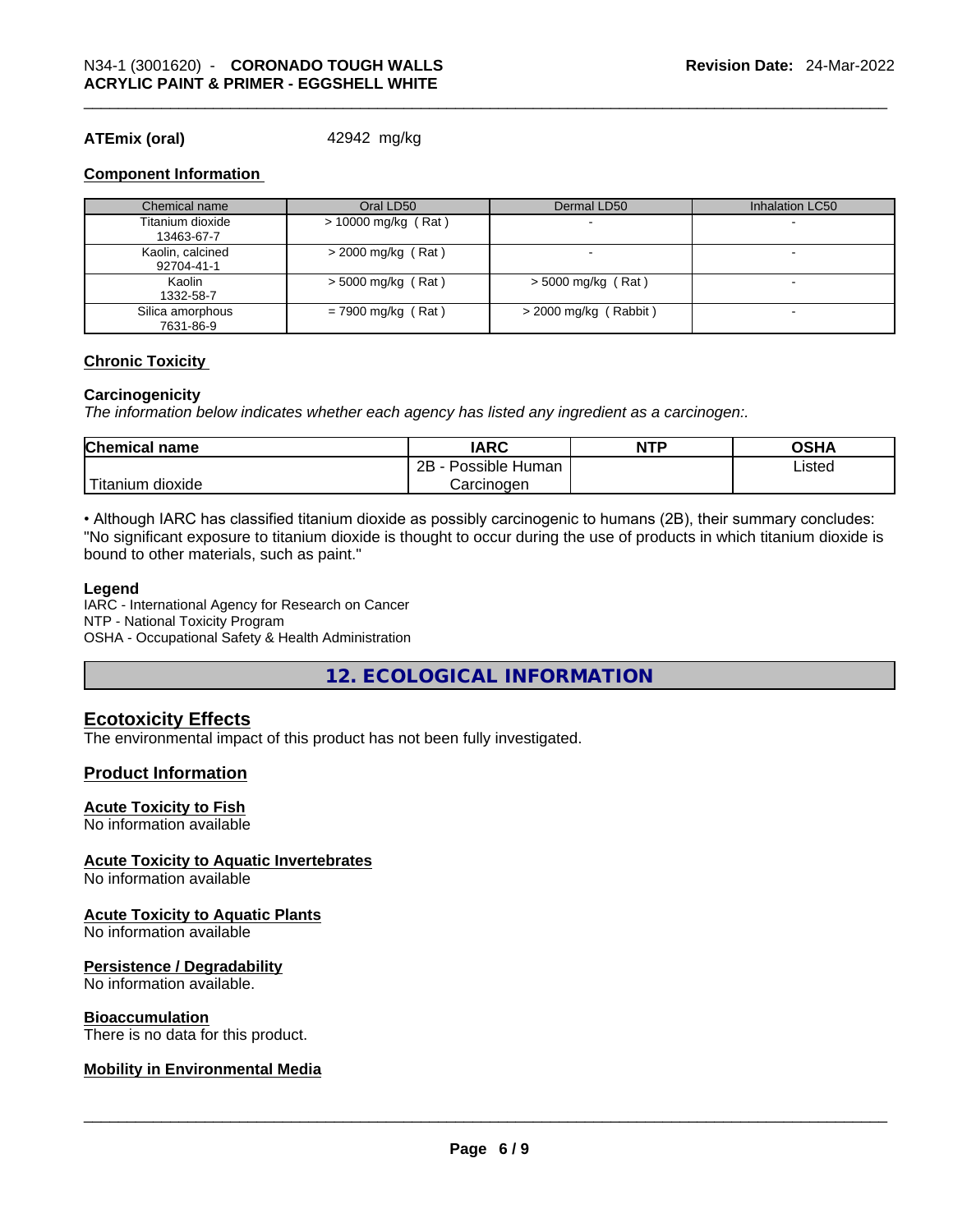No information available.

#### **Ozone**

No information available

#### **Component Information**

#### **Acute Toxicity to Fish**

Titanium dioxide LC50: > 1000 mg/L (Fathead Minnow - 96 hr.)

#### **Acute Toxicity to Aquatic Invertebrates**

No information available

#### **Acute Toxicity to Aquatic Plants**

No information available

|                                                  | 13. DISPOSAL CONSIDERATIONS                                                                                                                                                                                               |  |
|--------------------------------------------------|---------------------------------------------------------------------------------------------------------------------------------------------------------------------------------------------------------------------------|--|
| <b>Waste Disposal Method</b>                     | Dispose of in accordance with federal, state, and local regulations. Local<br>requirements may vary, consult your sanitation department or state-designated<br>environmental protection agency for more disposal options. |  |
|                                                  | 14. TRANSPORT INFORMATION                                                                                                                                                                                                 |  |
| <b>DOT</b>                                       | Not regulated                                                                                                                                                                                                             |  |
| <b>ICAO/IATA</b>                                 | Not regulated                                                                                                                                                                                                             |  |
| <b>IMDG / IMO</b>                                | Not regulated                                                                                                                                                                                                             |  |
|                                                  | <b>15. REGULATORY INFORMATION</b>                                                                                                                                                                                         |  |
| <b>International Inventories</b>                 |                                                                                                                                                                                                                           |  |
| <b>TSCA: United States</b><br><b>DSL: Canada</b> | Yes - All components are listed or exempt.<br>No - Not all of the components are listed.<br>One or more component is listed on NDSL.                                                                                      |  |
| <b>Federal Regulations</b>                       |                                                                                                                                                                                                                           |  |

#### **SARA 311/312 hazardous categorization**

| Acute health hazard               | Nο |
|-----------------------------------|----|
| Chronic Health Hazard             | Nο |
| Fire hazard                       | N٥ |
| Sudden release of pressure hazard | Nο |
| Reactive Hazard                   | N٥ |
|                                   |    |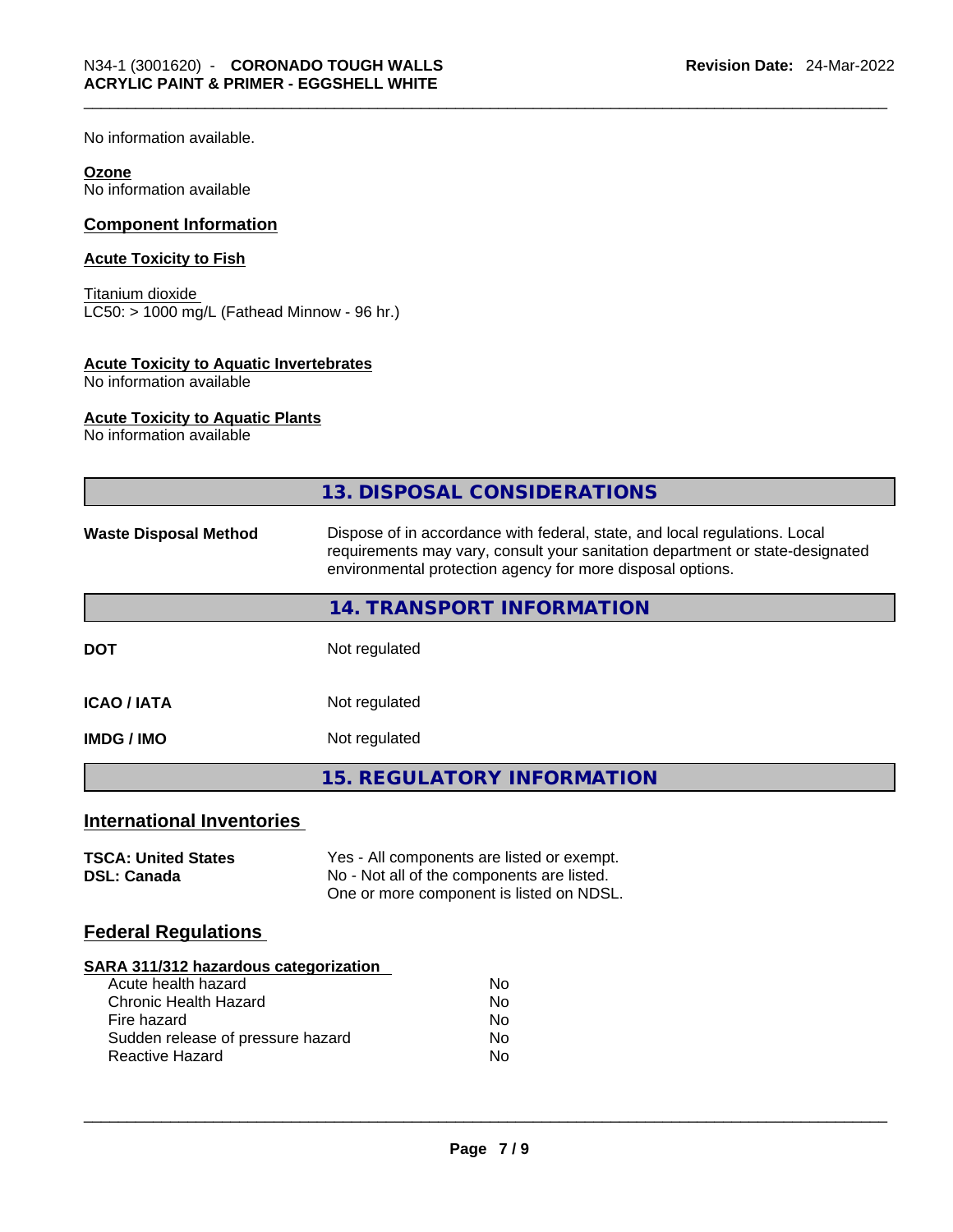#### **SARA 313**

Section 313 of Title III of the Superfund Amendments and Reauthorization Act of 1986 (SARA). This product contains a chemical or chemicals which are subject to the reporting requirements of the Act and Title 40 of the Code of Federal Regulations, Part 372:

*None*

#### **Clean Air Act,Section 112 Hazardous Air Pollutants (HAPs) (see 40 CFR 61)**

This product contains the following HAPs:

*None*

#### **US State Regulations**

#### **California Proposition 65**

**WARNING:** This product can expose you to chemicals including Titanium dioxide, which are known to the State of California to cause cancer, and Ethylene glycol which are known to the State of California to cause birth defects or other reproductive harm. For more information go to www.P65Warnings.ca.gov

#### **State Right-to-Know**

| <b>Chemical name</b> | <b>Massachusetts</b> | <b>New Jersey</b> | Pennsylvania |
|----------------------|----------------------|-------------------|--------------|
| Titanium dioxide     |                      |                   |              |
| Kaolin               |                      |                   |              |
| Silica amorphous     |                      |                   |              |

#### **Legend**

X - Listed

#### **16. OTHER INFORMATION**

**HMIS** - **Health:** 1 **Flammability:** 0 **Reactivity:** 0 **PPE:** -

#### **HMIS Legend**

- 0 Minimal Hazard
- 1 Slight Hazard
- 2 Moderate Hazard
- 3 Serious Hazard
- 4 Severe Hazard
- Chronic Hazard

X - Consult your supervisor or S.O.P. for "Special" handling instructions.

Note: The PPE rating has intentionally been left blank. Choose appropriate PPE that will protect employees from the hazards the material will *present under the actual normal conditions of use.* 

*Caution: HMISÒ ratings are based on a 0-4 rating scale, with 0 representing minimal hazards or risks, and 4 representing significant hazards or risks. Although HMISÒ ratings are not required on MSDSs under 29 CFR 1910.1200, the preparer, has chosen to provide them. HMISÒ ratings are to be used only in conjunction with a fully implemented HMISÒ program by workers who have received appropriate HMISÒ training. HMISÒ is a*